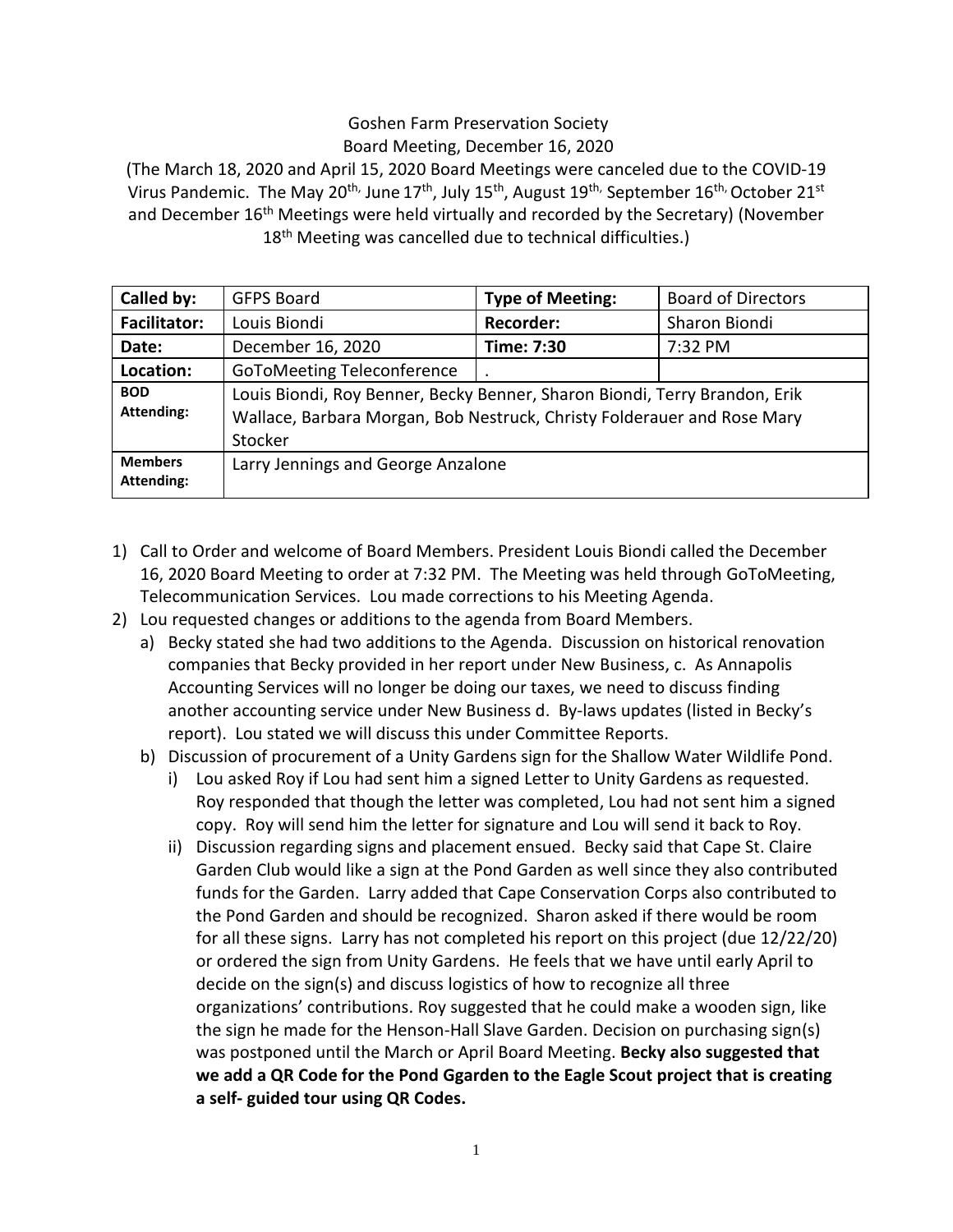- 3) President's Report Louis Biondi (Report as submitted)
	- a) Lou stated that he did not submit a report for December.
		- i) Lou stated that he read in Becky's report, her concerns regarding the signed Capital Matching Grant. Lou called the Department of General Services, Grants Division. He was told that GFPS was not in jeopardy. Lou will get the application in by the end of January 2020.
		- ii) Lou reported that VP Michael Buchet was in the hospital for a procedure and would not be at the Meeting. Lou stated that we now have the final preliminary scale drawings from Amy Taylor. This will enable Lou to use this for completing the grant application. Roy stated that he still had an issue with dimensions for the pantry, porch, chimneys, etc. that he passed on. He feels these should be corrected before we pay the final \$100.00 to Amy Taylor. Lou asked Roy to send him these again. Roy will resend this information. Becky stated that the footprint measurements need to be checked as they relate to the trenching under the first floor. When Lou gets Roy's changes to the scale drawings, Lou will send to and then contact Amy Taylor to discuss corrections. (**Action Item: 424-12-20)**
- 4) Vice President's Report Michael Buchet (Report as submitted) a) Michael was unable to attend tonight's Board Meeting.
- 5) Treasurer's Report Christy Folderauer (Report provided under separate cover)
	- a) Treasurer Folderauer reported that she received all paperwork and the computer from Michael Buchet this week. With Bookkeeper Sharon Smith's input the Financial Report is reconciled through October 31, 2020.
	- b) Christy included the QuickBooks Balance Sheet this month (through October 31, 2020). Several account lines have been relocated to simplify posting accrued income and temporarily restricted funds. Moving temporarily restricted funds has not been accomplished but should be completed by the February Board Meeting. (**Savings**: QuickBooks will track the following accounts in savings: **Unrestricted, Permanently Restricted funds (not used at this time), Temporary Restricted Funds – Farm House Windows, Gravely Tractor Mower purchase which has sub accounts for Individual Donations and Financing, and House Grant Project Funds which has sub accounts for Grant Monies, Board Allocated and Private Donations)**.
		- i) Becky requested copies of the FNB Bank Statements for November and December. Christy stated that there is an issue with her ability to "log in" to our FNB account and she is going in to FNB to get this resolved. Once resolved, Christy will be able to access bank statements.
		- ii) Lou stated to the Board that if they have budget items to include in the 2021 GFPS Budget, send them to Christy and the Board for review and inclusion in the 2021 GFPS Budget. Lou stated that we will have to hold a special Board Meeting to discuss the budget prior to the Annual Meeting on January 20, 2021. Lou will send out possible dates for this meeting. Roy had a question about whether the Chairs' submission for the 2021 budget should be annual or monthly. Lou stated that monthly would be ideal but if not, then a yearly budget amount is acceptable. **(Action Item: 425-12-20)**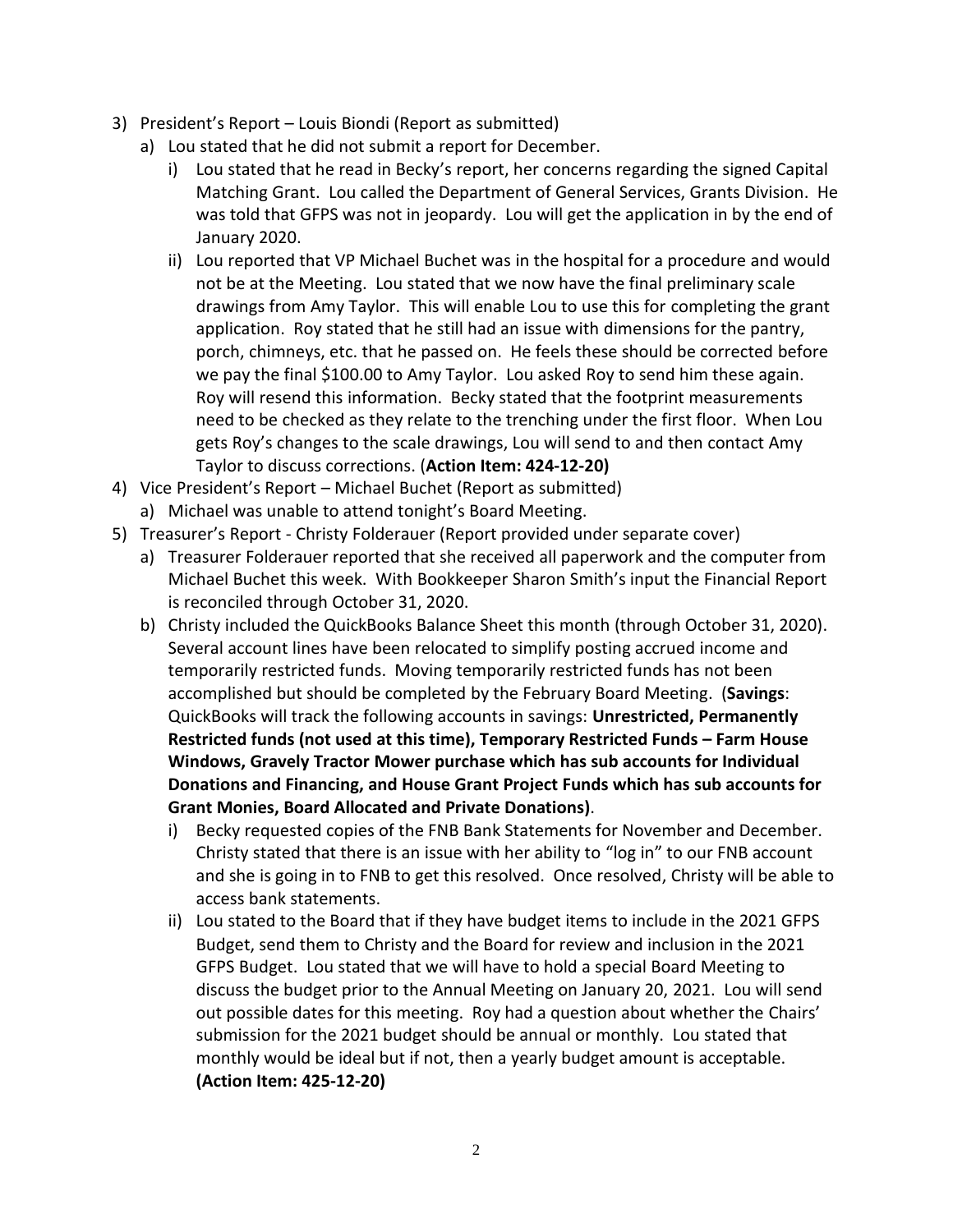- c) Becky made a motion to table approval of the Financials for October 31, 2020. Erik Wallace seconded. The motion carried.
- 6) Review/Approval of Minutes October 21, 2020 Board Meeting Minutes
	- a) Becky made a motion to approve the October 21, 2020 Minutes with the edits Becky sent to the Secretary. Bob seconded. The motion to approve the Minutes with edits carried.
- 7) Committee Reports
	- a) Building & Maintenance (Vacant)
	- b) Communications Barbara Morgan (Report as submitted)
		- i) Lou had several questions regarding Barbara's report. Under report on Quarterly Newsletter Barb asks the Board, "Please let me know after receiving it (Newsletter), which you prefer." Lou asked for clarification. Barb stated that she had a choice of two formats: MailChimp version or email as a PDF. Discussion ensued. It was decided that she continue to use the MailChimp version.
		- ii) Lou thanked Terry for letting him know about the potential fundraiser involving Galway Bay Restaurant. Lou stated that with Karen Bailey's assistance, GFPS was assigned one day, Saturday, December 19<sup>th</sup>, to participate in this fundraiser. For every \$40.00 dinner purchased, Galway Bay Restaurant will donate \$10 to the charity. Lou will send out Facebook posts about Galway Bay Restaurant's fundraiser.
	- c) Education Committee Terry Brandon (Report as submitted)
		- i) Lou discussed Terry's interest in getting the short videos already produced for Goshen Farm up on the website. Lou stated that we have limited space on the website and recommended that Terry send Barbara and Lou the videos. Shannon Lepthien, our website manager, will put them on YouTube and will create a YouTube link on the website.
		- ii) Lou asked how the videotaping project is going. Terry responded that the two videos taped by students, Heather Doyen and Liam Doyen, who did Eagle Scout Projects, were viewed by students at BHS and the students that viewed them gave positive feedback. The third video created by Larry Jennings on the Shallow Water Wildlife Pond Garden is being edited by a student. A fourth video was done by AACC student Ryan Kim on composting and is being edited. As the scope of the video production project expands, Terry and his Committee will need to structure this project to monitor preproduction, production, and postproduction deadlines. This may involve having a second student group for this purpose.

Videographer/photographer, Charles Germain, has agreed to help Terry with this video project. Terry explained to the Board that teachers are not permitted to recruit students for a particular extra-curricular project. They can recruit students who wish to get Community Service Hours. Terry expects to hear from students who wish to complete a Capstone project. All students involved in these projects are told they must have an Individual or preferably a Household GFPS Membership. Terry hopes that not only will these videos be used by AACPS students but by those people interested in finding information on historic sites on the Broadneck Peninsula and the Four Rivers Heritage Area. Last, Terry stated that Board Members should be giving him feedback (positive or negative) regularly as this project moves forward.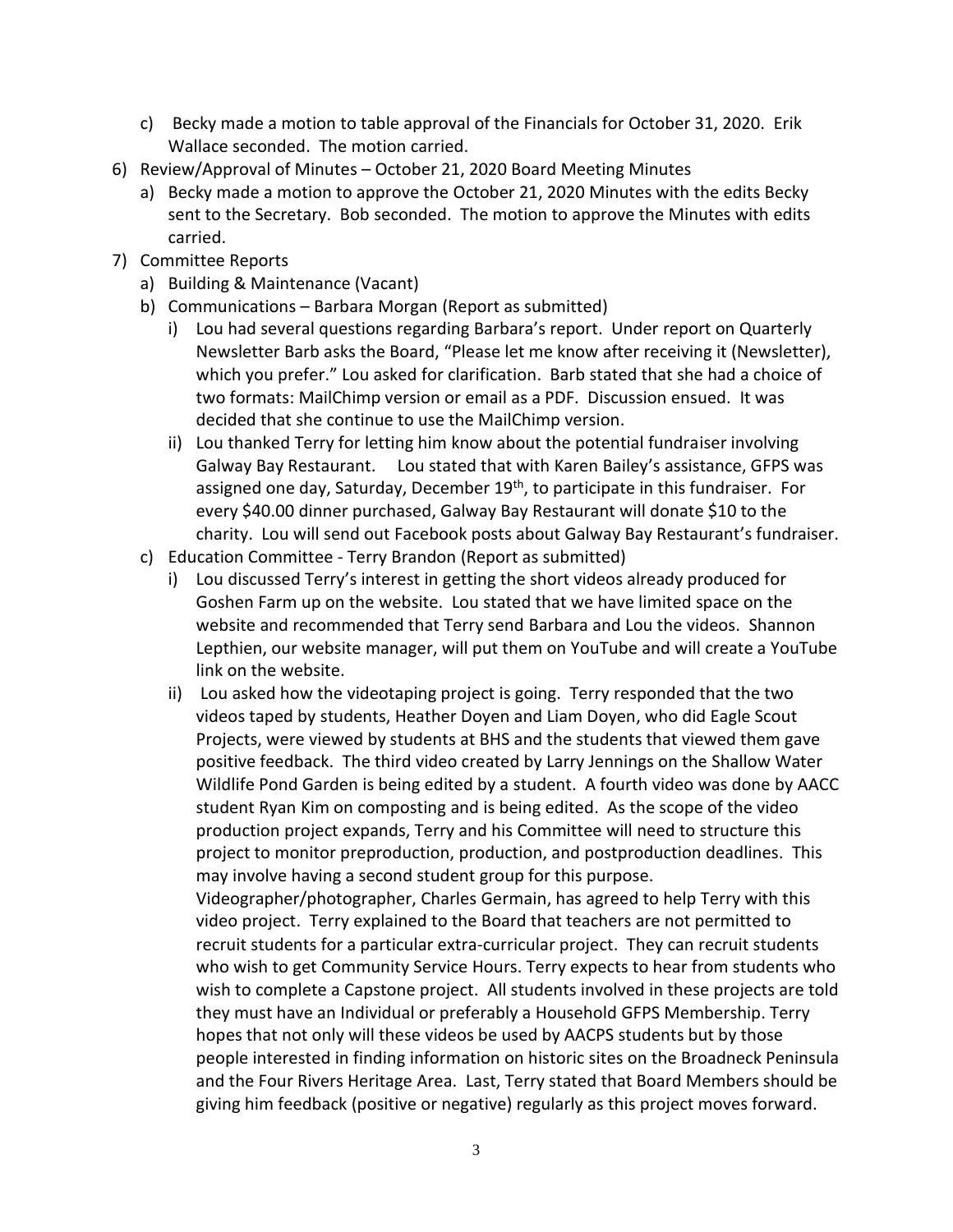- iii) Roy also reported that AACC Professor, Tim Tumulty was doing a drone video of Goshen Farm to share with AACC and the High Schools. Also, Roy noted that NRCS volunteers did a video on the Soils Health Pit that will be used in the High Schools.
- iv) Lou suggested that the Eagle Scout Project Application form developed by Becky and Roy could, with minor changes be used with the student video projects that Terry's committee is handling. Terry agreed. Becky will create an application form that will address all volunteer student groups with sections related to each group, i.e. Eagle Scout, Gold Star, AACC, Community Service Hours Projects.
- v) Lou recommended that Terry go on the Magothy River Association Website and see all the videos that Paul Spadaro and the Germains have done.
- vi) Terry reported that he delivered the last crop of Kale to the Broadneck Evangelical Presbyterian Church Pop-up Pantry today. Crop deliveries to pantries will not start again until Spring.
- d) Events Erik Wallace (Report as submitted)
	- i) Erik reported that event dates have been decided and Becky has reserved the CSCIA Clubhouse for our Board Meetings and Wine Tasting/Silent Auction. She has also reserved Gloria Dei! Church for the Fall Harvest Pasta Dinner. We will wait and see what the Maryland Governor and AA County Executive guidelines allow for group gatherings during the COVID-19 Epidemic.
	- ii) Terry asked Erik if he heard back from Mr. Olsen, Robotics Chair at BHS regarding the Apiary "tool kits" project. Erik has not and will reach out again. If this does not move forward with BHS students involved, Erik has another group of volunteers that may create the "tool kits" for the beehives to measure high temperature, high humidity, frequency of the hives and other data. Terry suggested contacting Tim Tumulty at AACC for help with this project.
	- iii) Sharon asked Erik about the Apiary donation of \$1,800.00 to GFPS State Matching Grant. Christy will send Sharon the documentation for this donation for thank you letters.
- e) Financial Development Lou Biondi (Report as submitted)
	- i) Lou reported that he had nothing to add to his report.
- f) Garden Bob Nestruck (Report as submitted)
	- i) Bob reported that one Gardener is not renewing her plot rental. We have several Members on the waiting list that he will offer this plot to first name on the list.
	- ii) Larry reiterated to Bob that a Garden Member had her email account hacked. Shortly after that, emails from Lou Biondi came through asking for donations for gift cards. Lou reminded all Board Members if an email seems suspicious, hover your cursor over the "sender" and you can see the actual email address that is being used. It will be close to the legitimate email address but with enough differences to ID it as illegitimate.
- g) Grounds Roy Benner (Report as submitted)
	- i) Lou thanked Roy for cutting up the downed Poplar tree into firewood. Lou suggested that Roy consider dates for a "work day" at the Farm in March or April. **(Action Item: 426-12-20)** Send those dates out to Erik and Barbara so Barbara can send out a MailChimp message and Erik can create a sign-up sheet through Sign-up Genius.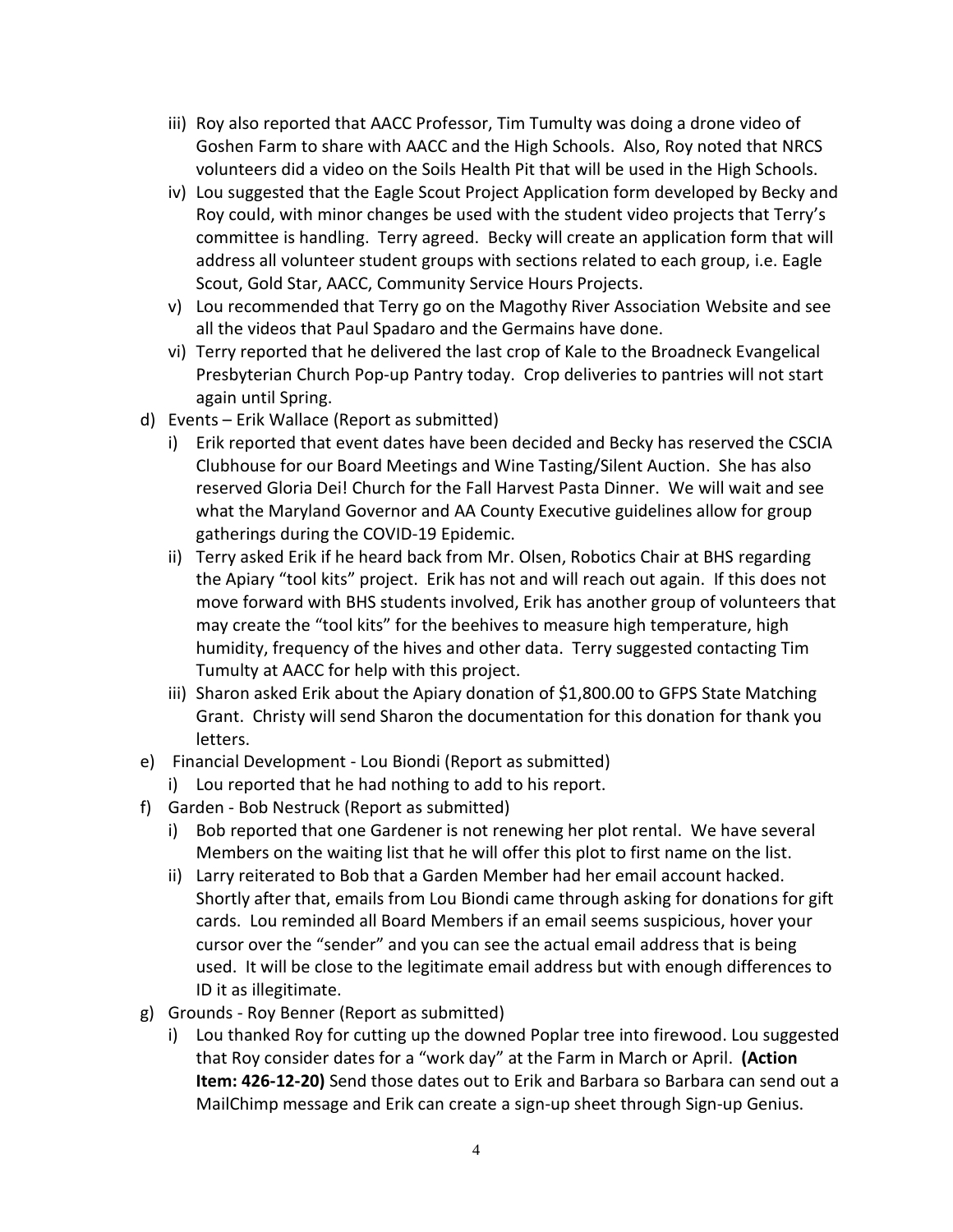- ii) Lou asked Roy if the "Home Schooled Students" studying at Goshen Farm are Members. Terry will approach these groups and verify that they are Members. **(Action Item: 427-12-20)** Lou also suggested that Terry and Roy get some information from these groups for a possible article in the Caper. They should coordinate with Barbara.
- iii) Roy reported that he and Becky attended the NRCS's "Earth Team Volunteers" Zoom Awards Meeting on November 19, 2020. GFPS received an Earth Team Volunteers, Certificate of Appreciation. Terry was recognized individually for his work providing fresh produce for local food pantries and received a jacket.
- iv) Roy thanked Barbara for getting the corrected PowerPoint on Soils of Goshen Farm back up on the website.
- v) Last, Roy wanted the Board to be aware of all the hard work Larry Jennings has done to complete the Unity Gardens Grant Project for plants in and around the Shallow Water Wildlife Pond. Larry wrote the proposal for the grant, sought and received additional donated monies from The Cape St. Claire Garden Club and Cape Conservation Corps to ensure enough plants could be purchased. Larry ordered and bought the plants, set up teams of volunteers over several weeks for planting (and monitored conditions to protect volunteers from COVID transmission), and wrote the Final Grant Report. A Certificate of Appreciation to Larry should be created and presented to Larry at the January Annual Membership Meeting. **(Action Item: 427- 12-20)**
- vi) Roy acknowledged attending Member and Gardener, George Anzalone. George has approached Roy as willing to do projects at the Farm. Roy stated that he has made a list of projects and will send this to George for his consideration. Lou asked Roy to send the entire Board this list of projects. Roy will also send this out to the Board.
- vii) Roy asked Bob if The Eagle Scouts project involving QR Codes can be used with our present Wi-Fi strength. Bob will include purchasing what is needed to increase the strength of our Wi-Fi in our 2021 GFPS Budget.
- h) History & Research Scott Powers (No report submitted)
- i) Membership -Becky Benner (Report as submitted)
	- i) Becky was pleased to report that since she sent out Membership Renewal Letters in November, renewals and new Memberships are coming in steadily. As of December 16<sup>th,</sup> we have 45 Membership Units for 2021.
	- ii) Terry asked Becky and the Board about raising Membership fees. He suggested an additional \$5.00. Discussion ensued. No decision was made as this change would not occur until the 2022 January Annual Membership Meeting.
	- iii) Lou stated that he has added the information that Becky sent on potential Historical Renovation companies to his Grant Folder.
	- iv) Related to Becky's concern about the need for the By-Laws review, Lou asked if Becky could make specific suggestions where she feels a change needs to be made or a clarification added. Becky suggested that Lou talk to Board Members at Cloverfields, Hancock's Resolution and Historic London Town & Gardens. In addition to the companies listed in her report, these Board Members may offer the names of contractors in specific trades that we can consider.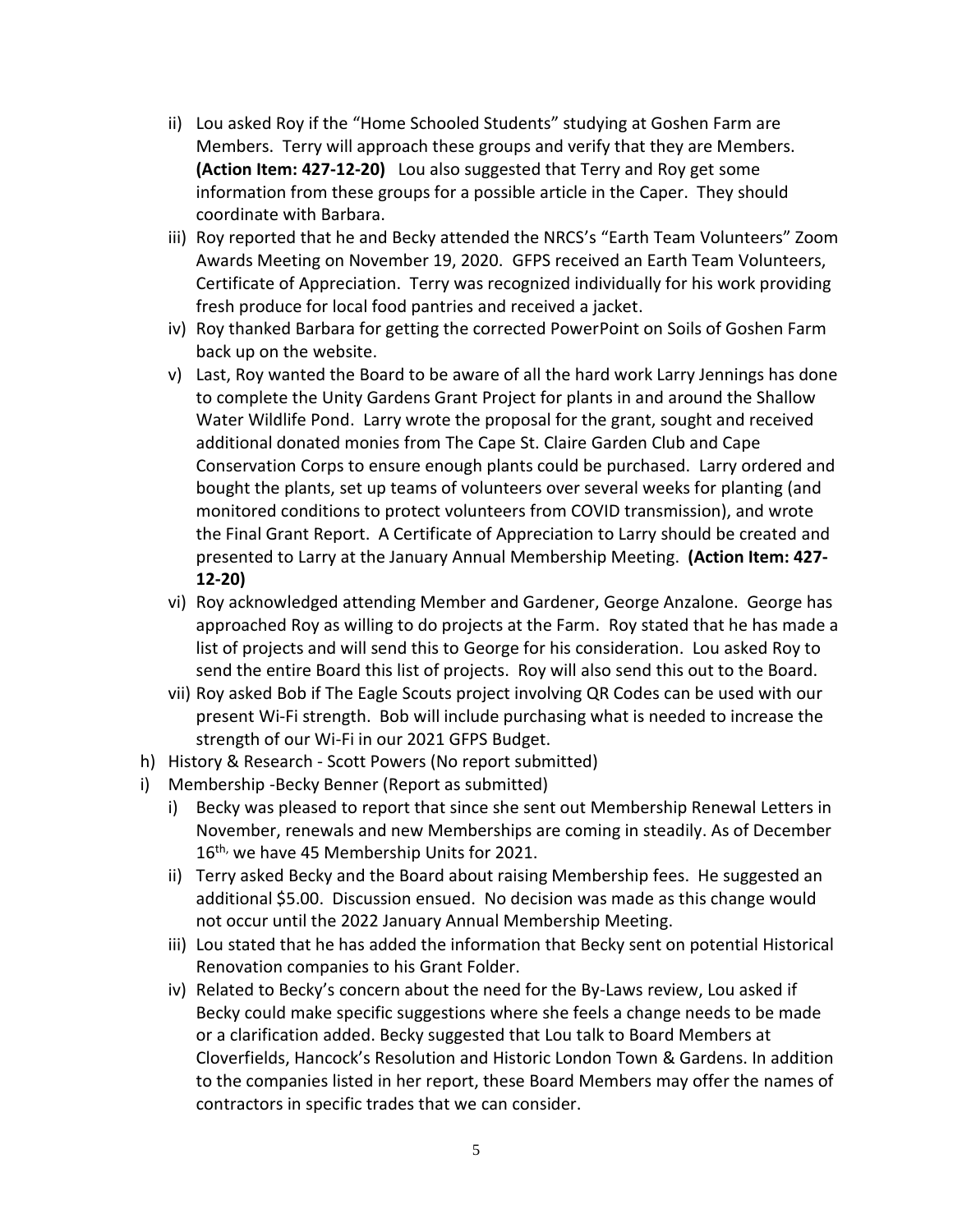- 8) Review of Action Items and Recurring Action Items
	- a) Lou stated that he has some actions that he would like to address first. As regards **(Action Item: 379-12-19)**, the Board voted to accept Becky's editing and format changes to the Committee Guidelines as **completed.** Lou stated that he would like to clarify (**(Action Item: 405-08-20)** as some parts of **(Action Item**: **405-08-21)** have been completed**.** The Ad hoc Committee Members on policy for "use and/or rental" of Goshen Farm have been selected. Becky has written a COVID-19 waiver. Becky has created a draft written policy regarding students performing Service Learning at Goshen Farm. Erik stated that he will draft a written policy on Scouts using Goshen Farm to give to Troop Leaders after Board approval. Sharon agreed to rewrite **(Action: 405-08-20) for clarity.**
	- b) Becky will also add Membership requirement for a written policy regarding students performing Service Learning at Goshen Farm. Once these two policies are written up individually or combined into one policy and presented to the Board more tasks will be completed.
	- c) Nine Actions were completed, and one Action was marked OBE.
- 9) On-going Business
	- a) Roy submitted a proposal to repair the Picnic Tables. Lou asked if the Board wanted to include this cost in the 2021 GFPS Budget. The Board agreed. Lou suggested that Roy include the costs of repairing the Picnic Tables in the 2021 GFPS Budget and include cost of purchasing two new picnic tables in each successive GFPS Budget. Roy concurred. (Roy suggested purchasing the future replacement picnic tables at AA County Farm Lawn and Garden as a new "treated" Lumber table sells for \$125.00/table.)
	- b) **As this policy was not discussed at the November 18, 2020 Meeting due to cancellation or the December 16, 2020 Board Meeting, the Secretary is leaving this section from the October Meeting Minutes in the December Meeting Minutes**. Regarding concerns about the "Temporary Policy for Money Movement and Distribution" (Motion from September Meeting that was approved but raised concerns from four Board Members). This was to be revisited at tonight's Meeting but due to computer problems experienced by three Board Members this was postponed. Becky made a motion to "table" discussion of "Temporary Policy for Money Movement and Distribution" until the November Meeting. Motion carried.
	- c) Becky made a motion that we accept the one-word addition to the addition to the By-Laws to be offered to the Membership at the January 20, 2021 Membership Meeting. Erik seconded and the motion carried.
	- d) Becky gave her reasons for keeping the COVID-19 Waiver she drafted. After communicating with GFPS Lawyer, Dirk Schwenk, she feels her waiver is appropriate unless we are having an indoor gathering with invited guests and Members, where we would need a more simplified waiver. Examples of this would be, Java & Jazz and the Harvest Pasta Dinner. Erik moved that we accept the COVID-19 Waiver that Becky drafted. Bob seconded and the motion carried.
	- e) Becky will modify her draft Policy regarding students performing Service Learning at Goshen Farm to include Scout Troop and Eagle Scout Projects, students (AACC, AACPS,